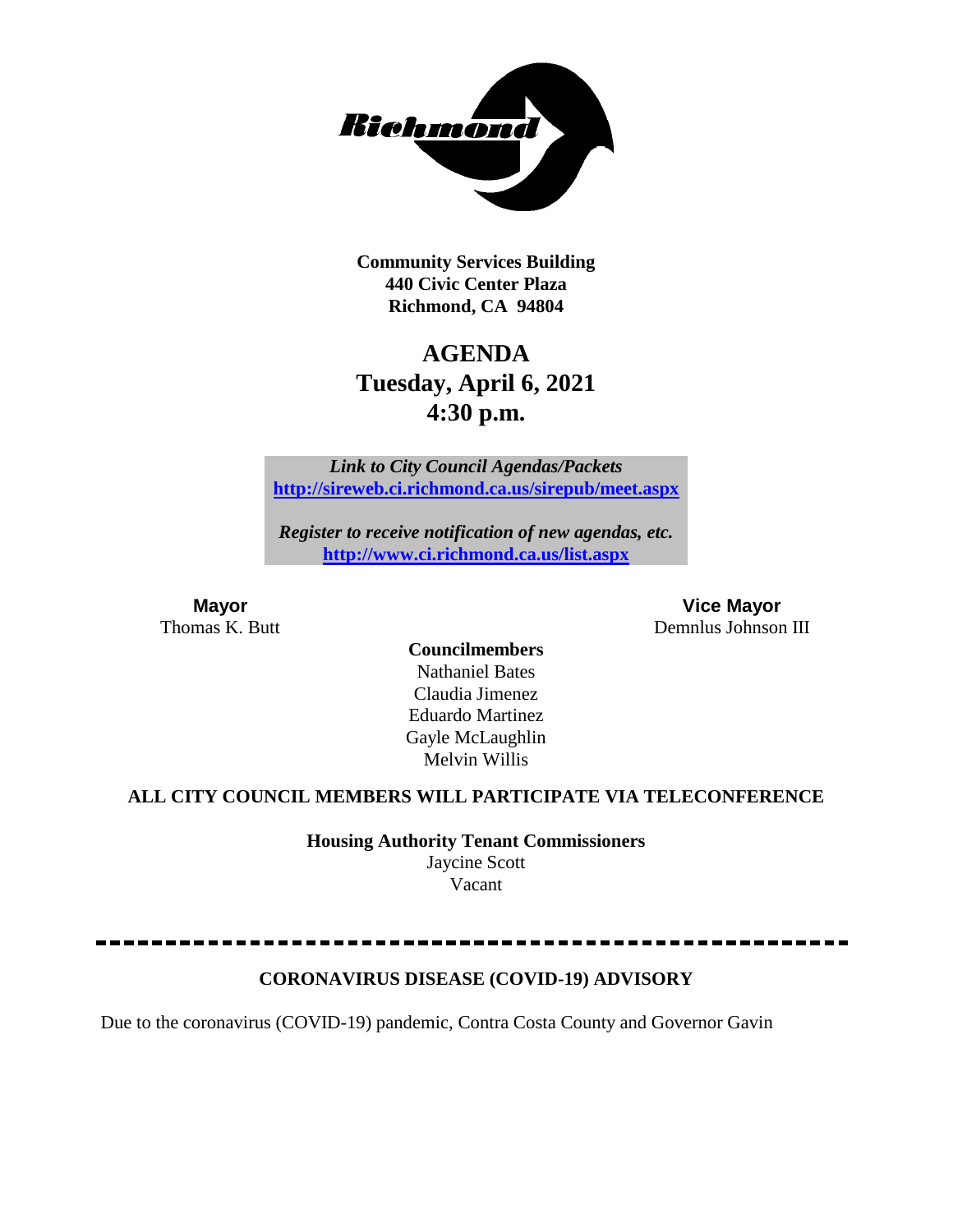Newsom have issued multiple orders requiring sheltering in place, social distancing, and reduction of person-to-person contact. Accordingly, Governor Gavin Newsom has issued executive orders that allow cities to hold public meetings via teleconferencing. Both **<https://www.coronavirus.cchealth.org/>** and **[http://www.ci.richmond.ca.us/3914/Richmond-](http://www.ci.richmond.ca.us/3914/Richmond-Coronavirus-Info)[Coronavirus-Info](http://www.ci.richmond.ca.us/3914/Richmond-Coronavirus-Info)** provide updated coronavirus information.

DUE TO THE SHELTER IN PLACE ORDERS, attendance at the City of Richmond City Council meeting will be limited to Council members, essential City of Richmond staff, and members of the news media. Public comment will be confined to items appearing on the agenda and will be limited to the methods provided below. Consistent with Executive Order N-29-20, this meeting will utilize teleconferencing only. The following provides information on how the public can participate in this meeting.

#### **How to watch the meeting from home:**

- 1. KCRT Comcast Channel 28 or AT&T Uverse Channel 99
- 2. Livestream online at<http://www.ci.richmond.ca.us/3178/KCRT-Live>

#### **Public comment may be submitted by mail, email and/or Zoom video conference in the manner that follows; provided that no member of the public may submit more than one verbal comment per agenda item.**

- **1.** Via mail received by 1:00 p.m. the day of the meeting, sent to 450 Civic Center Plaza, 3rd Floor, Office of the Clerk, Richmond, CA 94804.
- **2.** Via email to [cityclerkdept@ci.richmond.ca.us](mailto:cityclerkdept@ci.richmond.ca.us) by 1:00 p.m. the day of the meeting.

Emails *MUST* contain in the subject line 1) public comments – Open Session prior to Closed Session; 2) public comments – Open Forum; or 3) public comments agenda item  $#$ [include the agenda item number]. All such email will be posted on-line and emailed to the City Council before the meeting is called to order. **No individual email will be read into the record. Due to the high volume of emails received, emails that do not contain the correct identifying information in the subject line may be overlooked and may not become part of the record. Email received after 1:00 p.m. will be posted on-line following the meeting as part of the supplemental materials attached to the meeting minutes.**

**3.** Via Zoom by video conference or by phone using the following link/call-in numbers – for Open Session and City Council:

**Please click the link below to join the webinar: <https://zoom.us/j/99312205643?pwd=MDdqNnRmS2k4ZkRTOWhlUldQOUF1Zz09> Passcode: ccmeeting**

**Or iPhone one-tap: US: +16699006833,,99312205643# or +13462487799,,99312205643# Or Telephone: Dial (for higher quality, dial a number based on your current location):**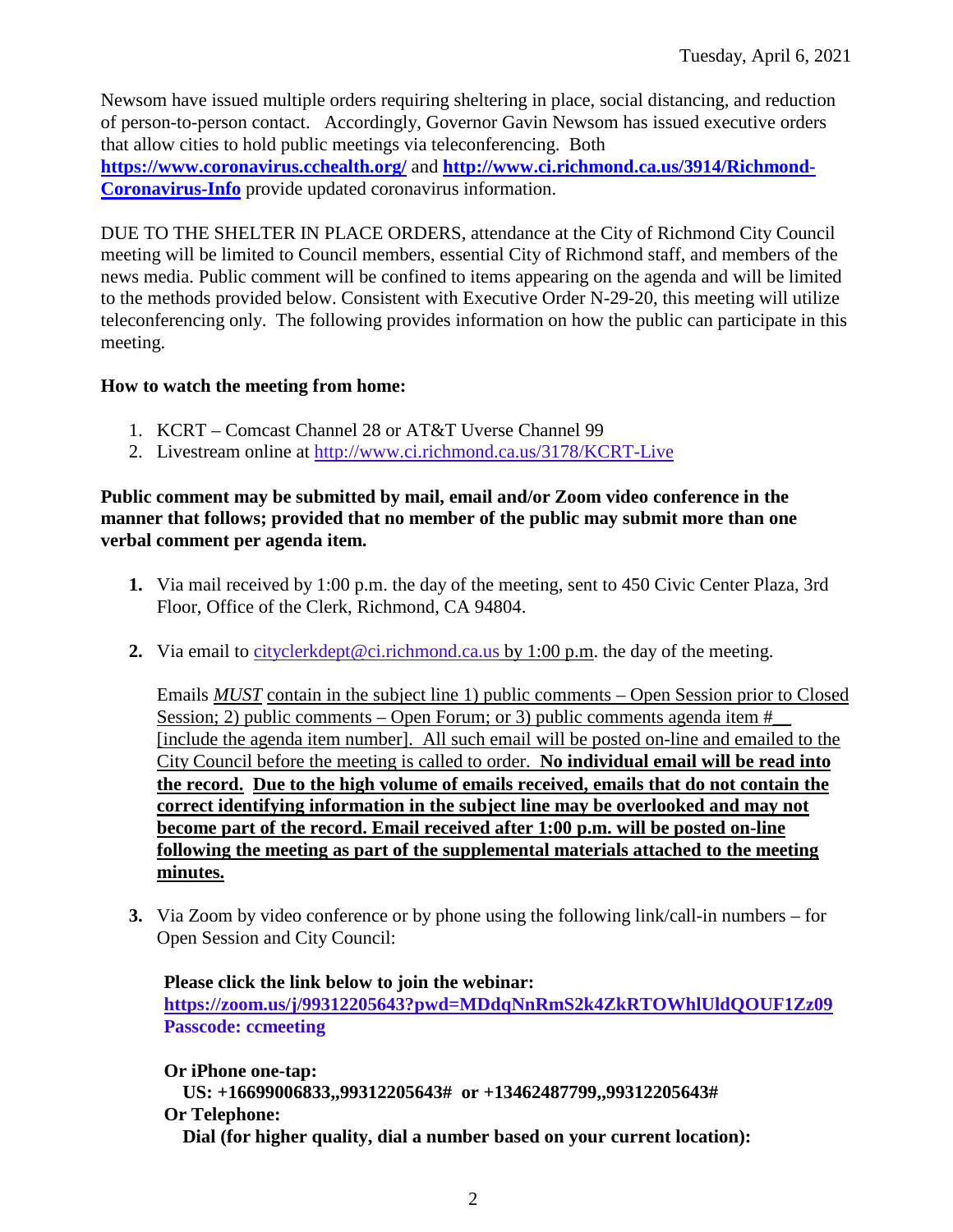#### **US: +1 669 900 6833 or +1 346 248 7799 or +1 253 215 8782 or +1 312 626 6799 or +1 929 205 6099 or +1 301 715 8592 Webinar ID: 993 1220 5643**

International numbers available: <https://zoom.us/u/aehrwCgISx>

a. To comment by video conference, click on the Participants button at the bottom of your screen and select the "**Raise Your Hand**" button to request to speak when Public Comment is being asked for. Speakers will be called upon in the order they select the "Raise Your Hand" feature. **When called upon, press the unmute button. After the allotted time, you will then be re-muted. \*\***

b. To comment by phone, you will be prompted to "Raise Your Hand" by pressing "**\*9**" to request to speak when Public Comment is asked for. **When called upon, you will be asked to unmuted by pressing \*6.** After the allotted time, you will then be re-muted. Instructions of how to raise your hand by phone are available at: [https://support.zoom.us/hc/en-us/articles/201362663 -Joining-a-meeting-by-phone.](https://support.zoom.us/hc/en-us/articles/201362663) \*\*

\*\***The mayor will announce the agenda item number and open public comment when appropriate. Individuals who would like to address the Council should raise their hand. The mayor will close public comment when public comment is concluded**.

**Open Forum for Public Comment:** Individuals who would like to address the City Council on matters not listed on the agenda or on items remaining on the consent calendar may do so under Open Forum.

*The City cannot guarantee that its network and/or the site will be uninterrupted. To ensure that the City Council receives your comments, you are strongly encouraged to submit your comments in writing in advance of the meeting.* 

#### **Record of all public comments:**

All public comments will be considered a public record, put into the official meeting record. All public comments will be available after the meeting as supplemental materials and will be posted as an attachment to the meeting minutes when the minutes are posted: [http://www.ci.richmond.ca.us/Archive.aspx?AMID=31.](http://www.ci.richmond.ca.us/Archive.aspx?AMID=31)

#### **Procedures for Removing Consent Calendar Items from the Consent Calendar**

Councilmembers and members of the public who wish to remove an item from the consent calendar must comply with the following procedures in order to remove an item from the consent calendar:

1. Telephone or email a City staff member who has knowledge of the subject matter by 2:00 p.m. on the day of meeting. Any staff member shown as an author of the agenda report for the particular item has knowledge of the subject matter and may be called.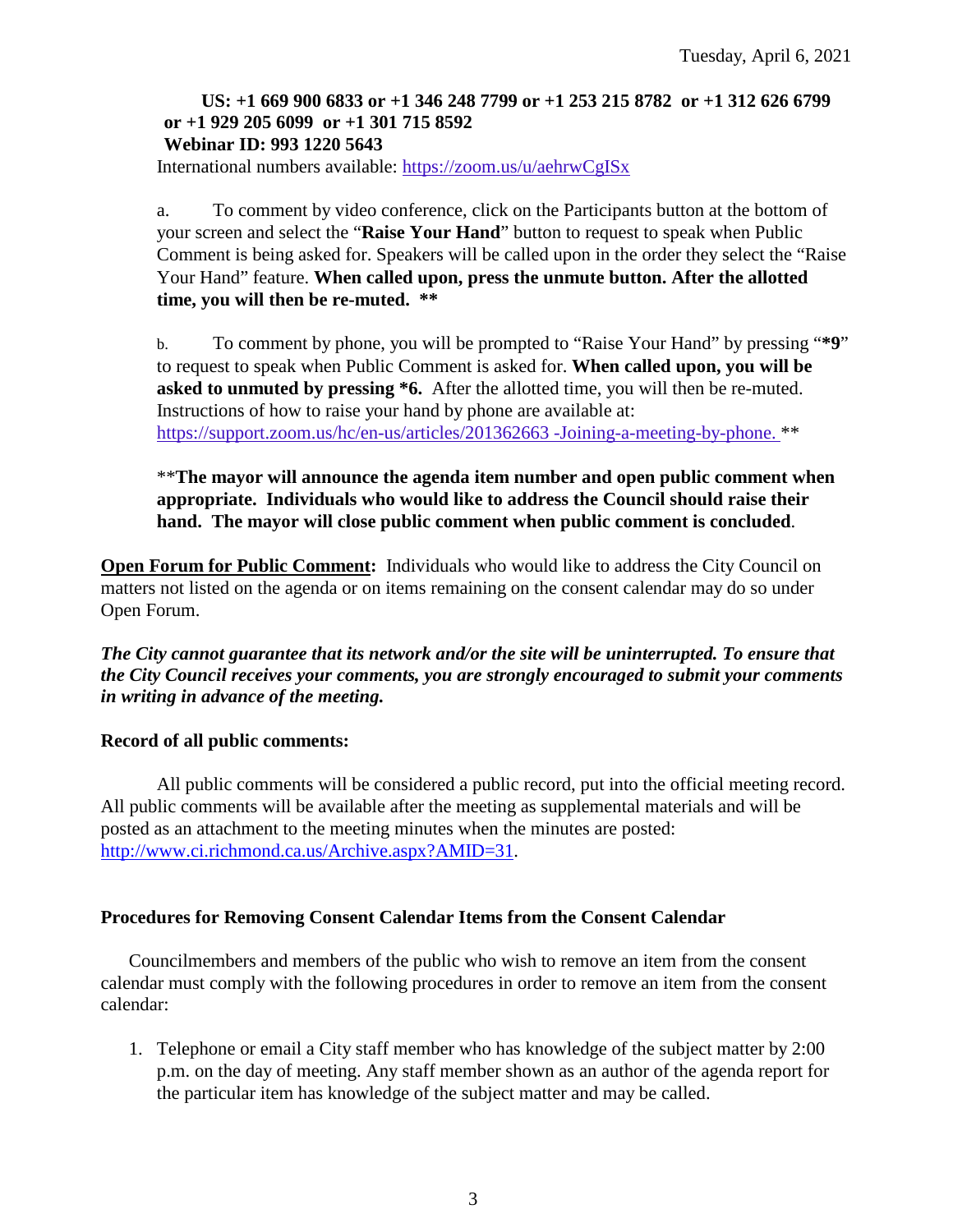2. Inform the City Clerk's Office by email at [cityclerkdept@ci.richmond.ca.us](mailto:cityclerkdept@ci.richmond.ca.us) or by phone at 510-620-6513, ext. 9, by 3:00 p.m. that they discussed the matter with staff with knowledge of the subject matter and that such Councilmember or member of the public, nonetheless, desires the item to be removed from the consent calendar for discussion.

Staff will be informed by the City Clerk's Office as soon as reasonably practicable after notice of the request to remove the item from the consent calendar. Staff may attend the meeting remotely.

#### **Accessibility for Individuals with Disabilities**

Upon request, the City will provide for written agenda materials in appropriate alternative formats, or disability-related modification or accommodation, including auxiliary aids or services and sign language interpreters, to enable individuals with disabilities to participate in and provide comments at/related to public meetings. Please submit a request, including your name, phone number and/or email address, and a description of the modification, accommodation, auxiliary aid, service or alternative format requested at least two days before the meeting. Requests should be emailed to [cityclerkdept@ci.richmond.ca.us](mailto:cityclerkdept@ci.richmond.ca.us) or submitted by phone at 510-620-6513, ext. 9, or 510-620-6509. Requests made by mail to City Clerk's Office, City Council meeting, 450 Civic Center Plaza, Richmond, CA 94804 must be received at least two days before the meeting. Requests will be granted whenever possible and resolved in favor of accessibility.

#### **Effect of Advisory on In-person public participation**

During the pendency of the Executive Order N-29-20, the language in this Advisory portion of the agenda supersedes any language below in the meeting procedures contemplating in-person public comment.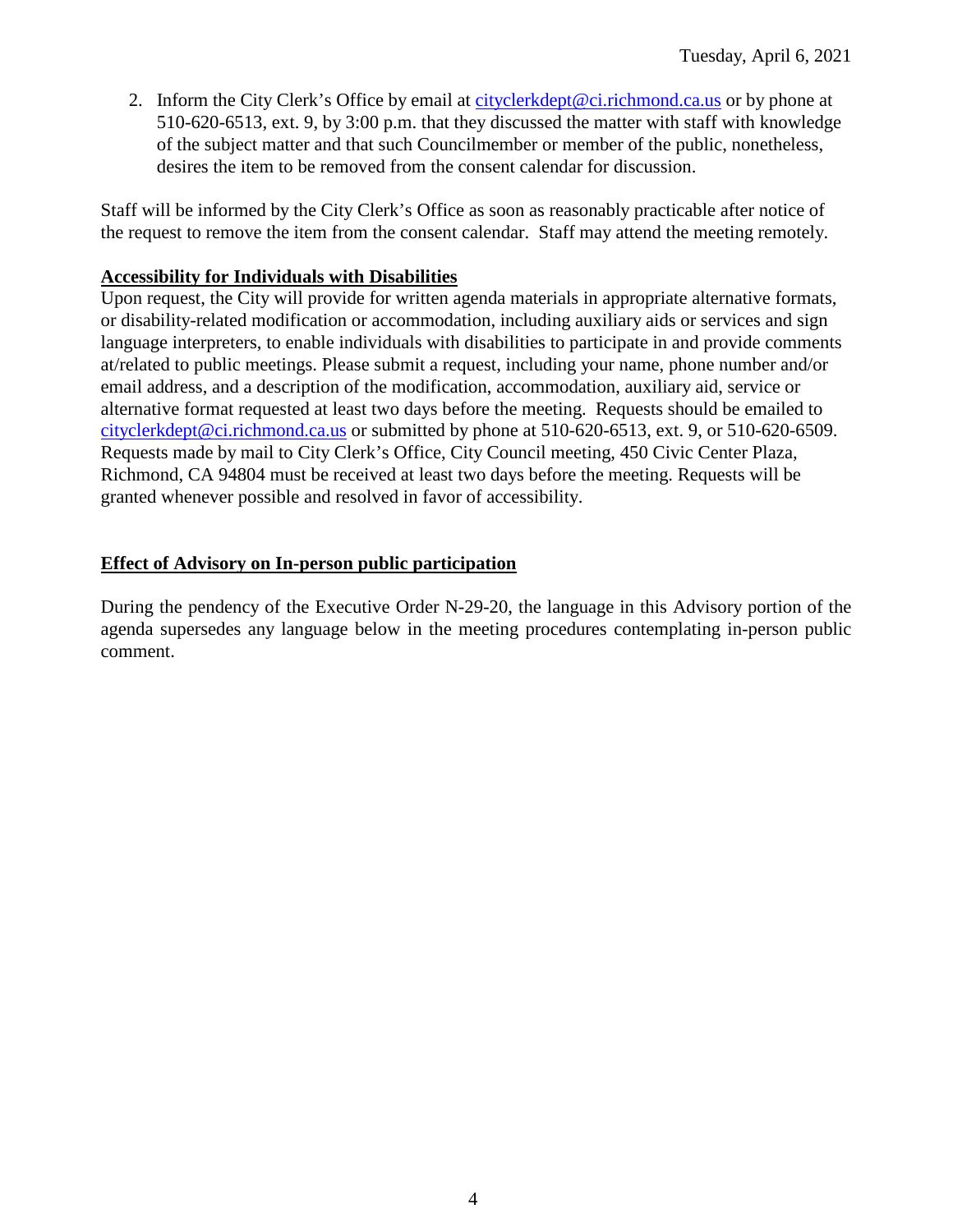# **MEETING PROCEDURES**

The City of Richmond encourages community participation at its City Council meetings and has established procedures that are intended to accommodate public input in a timely and time-sensitive way. As a courtesy to all members of the public who wish to participate in City Council meetings, please observe the following procedures:

**PUBLIC COMMENT ON AGENDA ITEMS:** Anyone who desires to address the City Council on items appearing on the agenda must complete and file a pink speaker's card with the City Clerk **prior** to the City Council's consideration of the item. Once the City Clerk has announced the item, no person shall be permitted to speak on the item other than those persons who have submitted their names to the City Clerk. Your name will be called when the item is announced for discussion. **Each speaker will be allowed up to TWO (2) MINUTES to address the City Council on NON-PUBLIC HEARING items listed on the agenda. Speakers are allowed up to THREE (3) minutes on PUBLIC HEARING items.**

**CONSENT CALENDAR:** Consent Calendar items are considered routine and will be enacted, approved or adopted by one motion unless a request for removal for discussion or explanation is received from the audience or the City Council. A member of the audience requesting to remove an item from the consent calendar that is sponsored by City staff must first complete a speaker's card and discuss the item with a City staff person who has knowledge of the subject material **prior** to filing the card with the City Clerk and **prior** to the City Council's consideration of Agenda Review. Councilmembers who request to remove an item from the consent calendar must do so during Agenda Review. An item removed from the Consent Calendar may be placed anywhere on the agenda following the City Council's agenda review.

**CONDUCT AT MEETINGS:** Richmond City Council meetings are limited public forums during which the City strives to provide an open, safe atmosphere and promote robust public debate. Members of the public, however, must comply with state law, as well as the City's laws and procedures and may not actually disrupt the orderly conduct of these meetings. The public, for example, may not shout or use amplifying devices, must submit comment cards and speak during their allotted time, may not create a physical disturbance, may not speak on matters unrelated to issues within the jurisdiction of the City Council or the agenda item at hand, and may not cause immediate threats to public safety.

**CITY HARASSMENT POLICY:** The City invites public comment and critique about its operations, including comment about the performance of its public officials and employees, at the public meetings of the City Council and boards and commissions. However, discriminatory or harassing comments about or in the presence of City employees, even comments by third parties, may create a hostile work environment, if severe or pervasive. The City prohibits harassment against an applicant, employee, or contractor on the basis of race, religious creed, color, national origin, ancestry, physical disability, medical condition, mental disability, marital status, sex (including pregnancy, childbirth, and related medical conditions), sexual orientation, gender identity, age or veteran status, or any other characteristic protected by federal, state or local law. In order to acknowledge the public's right to comment on City operations at public meetings, which could include comments that violate the City's harassment policy if such comments do not cause an actual disruption under the Council Rules and Procedures, while taking reasonable steps to protect City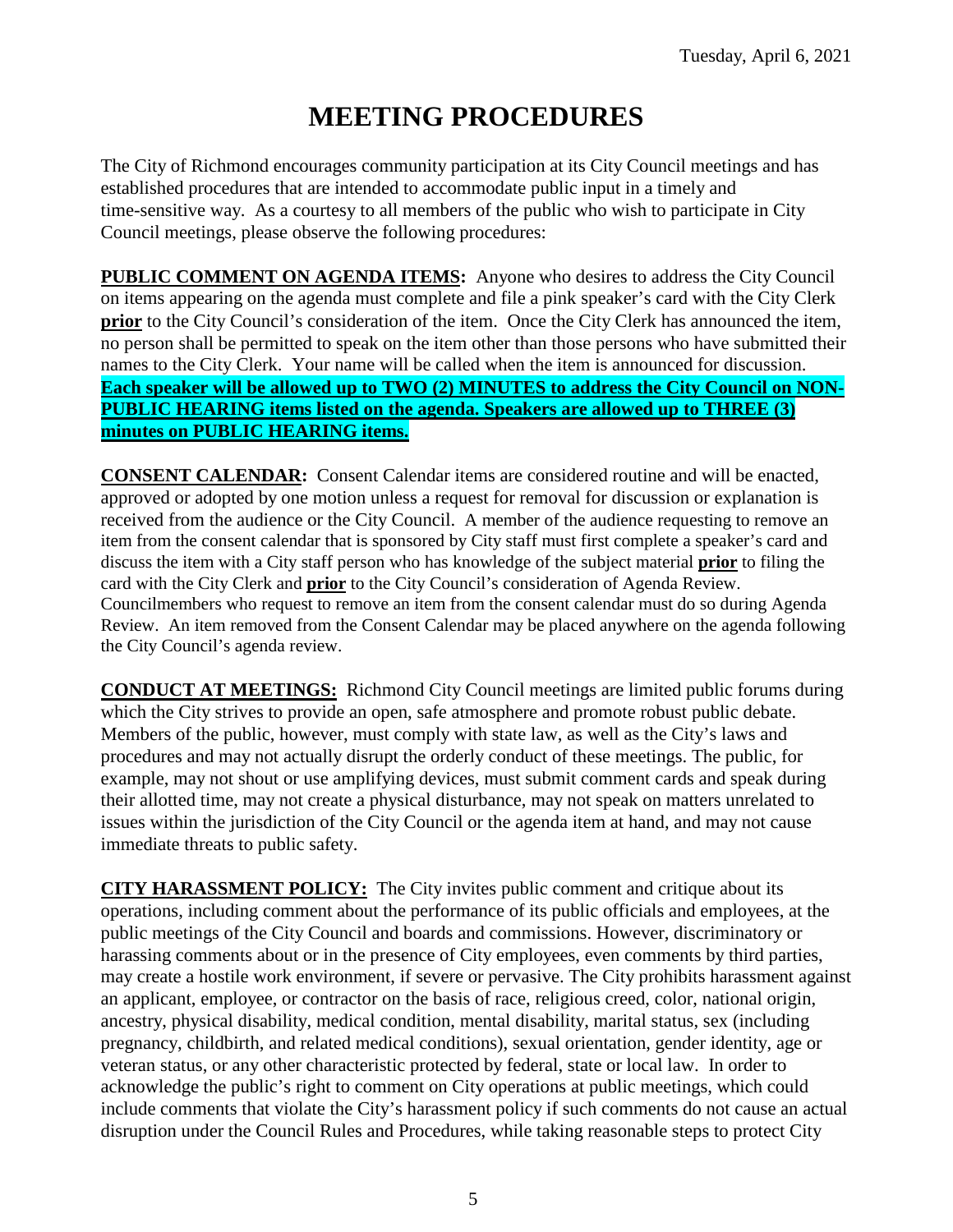employees from discrimination and harassment, City Boards and Commissions shall adhere to the following procedures. If any person makes a harassing remark at a public meeting that violates the above City policy prohibiting harassment, the presiding officer of the meeting may, at the conclusion of the speaker's remarks and allotted time: (a) remind the public that the City's Policy Regarding Harassment of its Employees is contained in the written posted agenda; and (b) state that comments in violation of City policy are not condoned by the City and will play no role in City decisions. If any person makes a harassing remark at a public meeting that violates the above City policy, any City employee in the room who is offended by remarks violating the City's policy is excused from attendance at the meeting. No City employee is compelled to remain in attendance where it appears likely that speakers will make further harassing comments. If an employee leaves a City meeting for this reason, the presiding officer may send a designee to notify any offended employee who has left the meeting when those comments are likely concluded so that the employee may return to the meeting. The presiding officer may remind an employee or any council or board or commission member that he or she may leave the meeting if a remark violating the City's harassment policy is made. These procedures supplement the Council Rules and Procedures relating to disruption of orderly conduct at Council meetings.

Any law enforcement officer on duty or whose service is commanded by the presiding officer shall be Sergeant-at-Arms of the Council meetings. He/she, or they, shall carry out all orders and instructions given by the presiding officer for the purpose of maintaining order and decorum at the Council meetings (City Council Rules of Procedure and Order Section III F, RMC Section 2.12.030).

**\*\*\*\*\*\*\*\*\*\*\*\*\*\*\*\*\*\*\*\*\*\*\*\*\*\*\*\*\*\*\*\*\*\*\*\*\*\*\*\*\*\*\*\*\*\*\*\*\*\*\*\*\*\*\*\*\*\***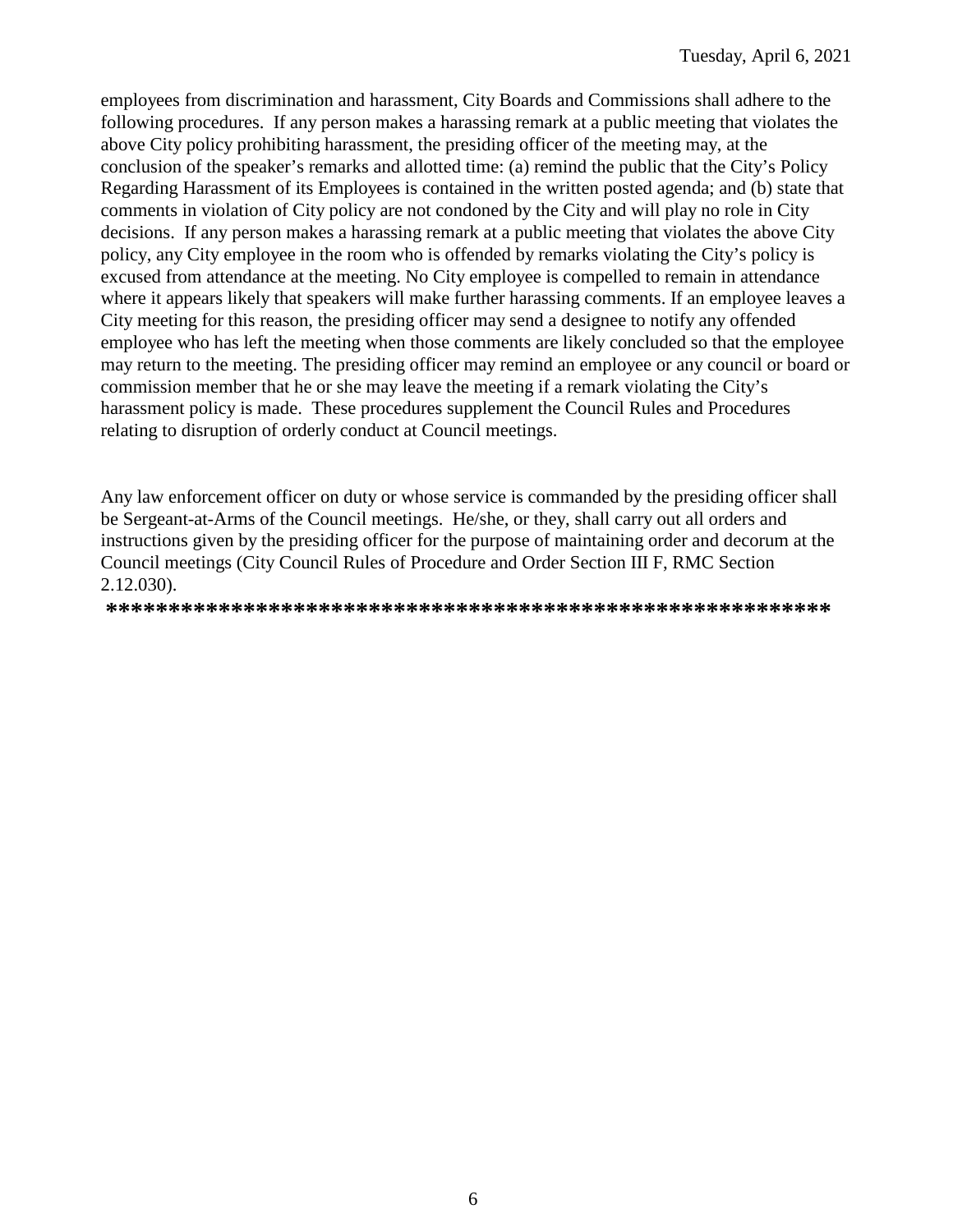# **OPEN SESSION TO HEAR PUBLIC COMMENT BEFORE CLOSED SESSION**

4:30 p.m.

# **A. ROLL CALL**

### **B. PUBLIC COMMENT INSTRUCTIONAL VIDEO**

# **CLOSED SESSION**

Shimada Room of the Community Services Building

#### **CITY COUNCIL**

CONFERENCE WITH LEGAL COUNSEL - EXISTING LITIGATION (paragraph (1) of Subdivision [d] of Government Code Section 54956.9):

Denham, LLC et al. v. City of Richmond et al.

Michael Wang v. City of Richmond

CONFERENCE WITH LABOR NEGOTIATORS (Government Code Section 54957.6):

Agency Representatives: Jack Hughes Employee organizations:

- 1. SEIU Local 1021 Full Time Unit
- 2. SEIU Local 1021 Part Time Unit
- 3. IFPTE Local 21 Mid-Level Management Unit
- 4. IFPTE Local 21 Executive Management Unit
- 5. Richmond Police Officers Association RPOA
- 6. Richmond Police Management Association RPMA
- 7. IAFF Local 188
- 8. Richmond Fire Management Association RFMA

#### **B. PUBLIC COMMENT BEFORE CLOSED SESSION**

#### **C. ADJOURN TO CLOSED SESSION**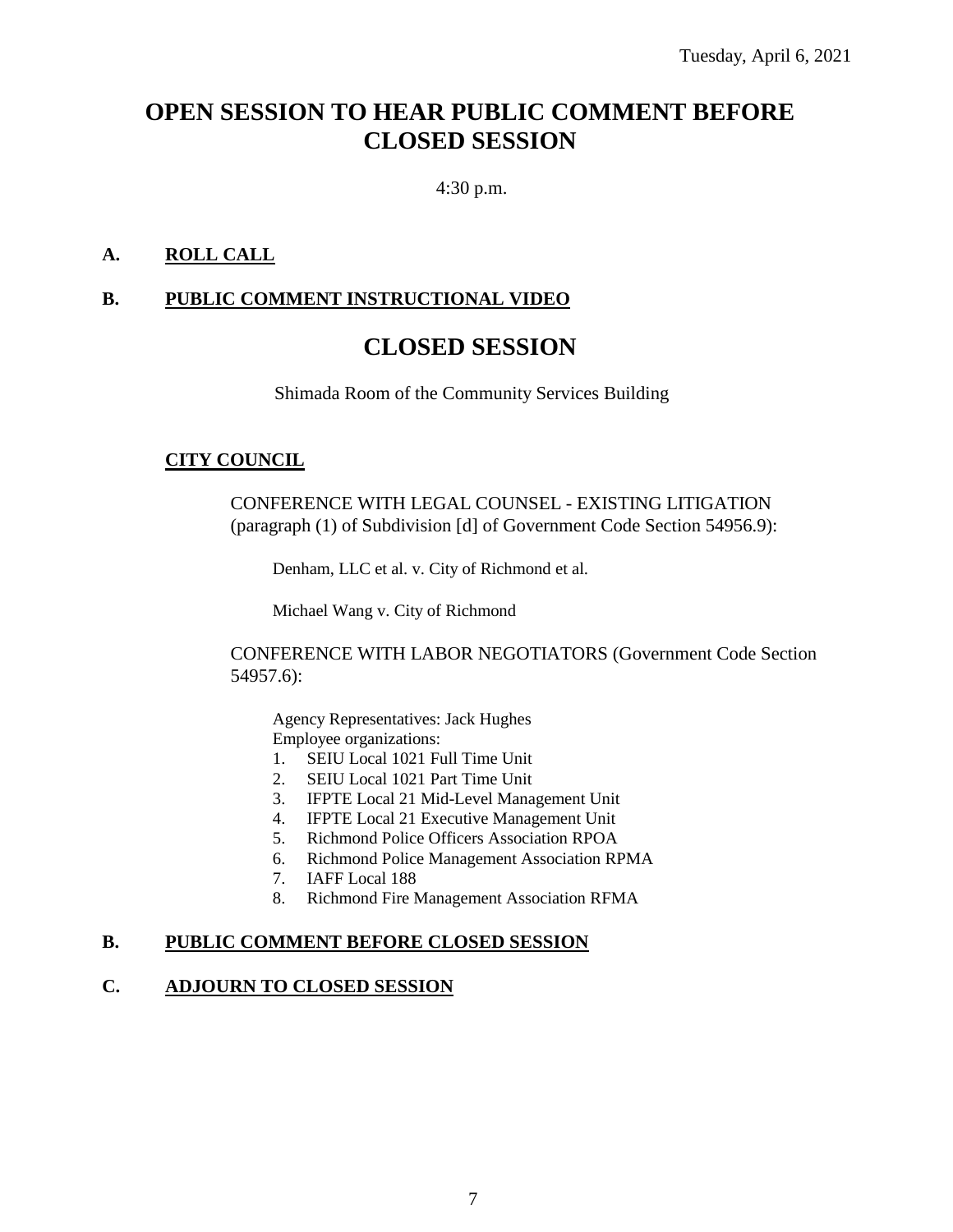# **REGULAR MEETING OF THE RICHMOND CITY COUNCIL**

6:30 p.m.

#### **A. ROLL CALL**

- **B. PUBLIC COMMENT INSTRUCTIONAL VIDEO**
- **C. STATEMENT OF CONFLICT OF INTEREST**
- **D. AGENDA REVIEW**

#### **E. REPORT FROM THE CITY ATTORNEY OF FINAL DECISIONS MADE DURING CLOSED SESSION**

**F. REPORT FROM THE CITY MANAGER**

#### **G. OPEN FORUM FOR PUBLIC COMMENT**

#### **H. CITY COUNCIL CONSENT CALENDAR**

- **H-1.** APPROVE the appropriation of \$28,500 from the United States Department of Justice Coronavirus Emergency Supplemental Funding Program Grant for a solesource contract from January 1, 2021, to December 31, 2023, for dry cleaning services for officers' uniforms - Police Department (Chief Bisa French 621- 1802).
- **H-2.** APPROVE a third amendment to the City's contract amendment with Silver and Wright LLP, increasing the contract amount by \$750,000 for a total not to exceed amount of \$850,000 over three years, through December 31, 2023, for legal services related to code enforcement and administration of the City's Health and Safety Receivership Program - Community Development Department (Lina Velasco 620-6706).
- **H-3.** ADOPT an ordinance (second reading) amending Article 15.04.612 Transportation Demand Management (TDM) of the Richmond Municipal Code to align with the new Vehicle Miles Traveled (VMT) methodology, to reflect current best practices in TDM, new State law requirements, and emerging TDM options as encompassed in the new VMT methodology - Community Development Department (Lina Velasco 620-6706).
- **H-4.** APPROVE a one year contract with Donnoe & Associates in an amount not to exceed \$26,000 - Human Resources Department (Anil Comelo 620-6609).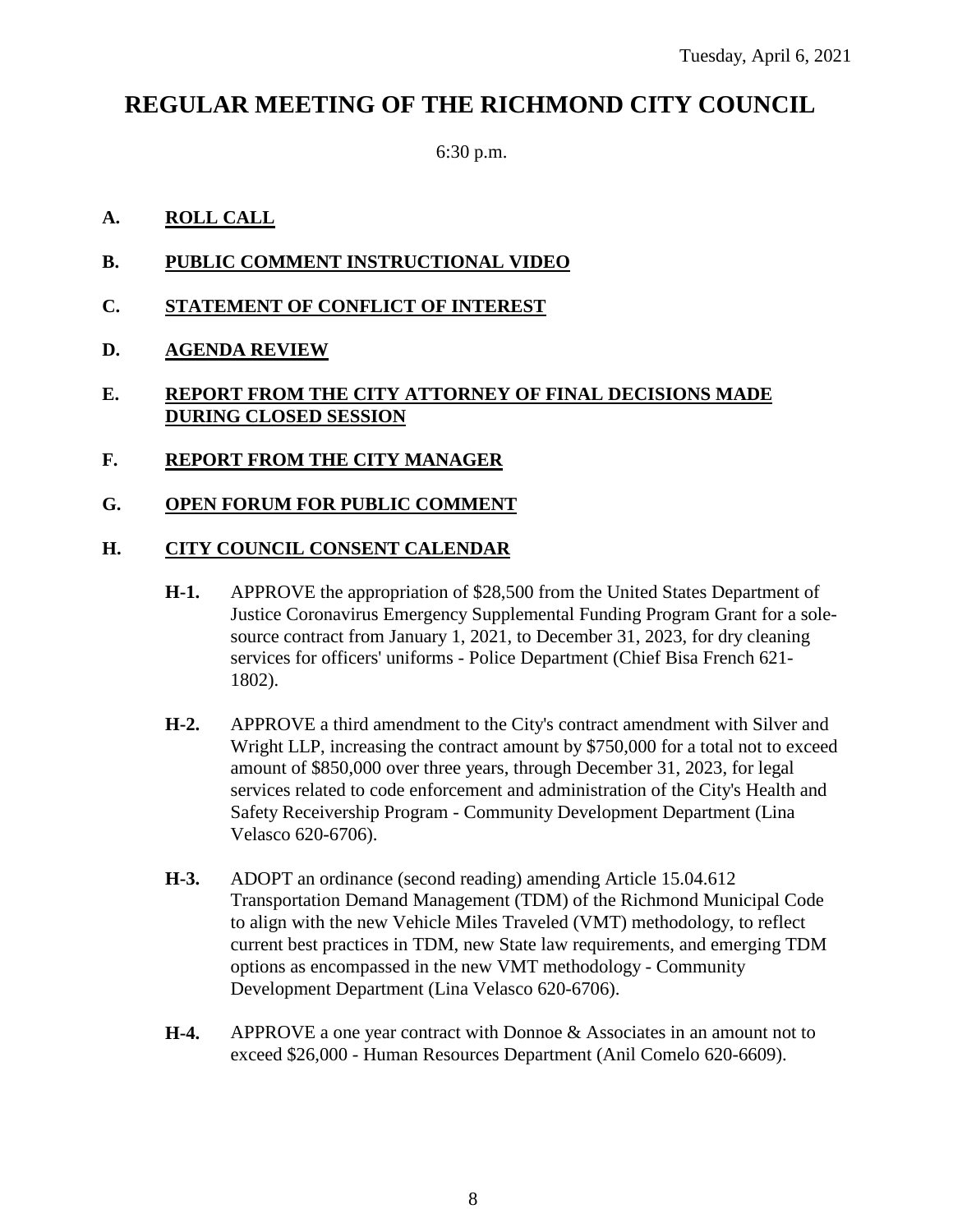- **H-5.** APPROVE a three year contract in the amount of \$56,000 with an additional option of two years at \$25,000 each for a total of \$50,000 with the Hyas Group for advisory services for the City's Deferred Compensation Plans for an amount not to exceed \$106,000. The contract term will be from April 6, 2021, through April 5, 2024 - Human Resources Department (Anil Comelo 620-6609).
- **H-6.** APPROVE a second amendment to the contract with Koff & Associates in the amount of \$30,000 for a total not to exceed \$50,000 for recruitment services and extend the termination date to December 30, 2022 - Human Resources Department (Anil Comelo 620-6609).
- **H-7.** APPROVE contracts with MRG, Peer Advocates, The Consulting Team, and an amendment to the contract with Amistad Associates for the total contract amounts not to exceed \$50,000 per contract for a total of \$200,000 for facilitation, conflict resolution, consultation, and/or training services for a threeyear period ending April 5, 2023 - Human Resources Department (Anil Comelo 620-6609).
- **H-8.** ADOPT a resolution authorizing and approving the execution of the side letter amendment to the Richmond Police Management Association (RPMA) Memorandum of Understanding providing clarification of Holiday Pay - Human Resources Department (Anil Comelo 620-6609).
- **H-9.** ADOPT a resolution for the approval of revised salary schedules from 2015 to present to comply with California Code of Regulations, Subchapter 1, Employees' Retirement System Regulations section 570.5 (a) (2 CCR § 570.5) as required by CalPERS - Human Resources Department (Anil Comelo 620-6609).
- **H-10.** RECEIVE the City's Investment and Cash Balance Report for the month of February 2021 - Finance Department (Belinda Brown/Delmy Cuellar 620-6790).
- **H-11.** RECEIVE a written report regarding proposed updates to Richmond Arts & Culture Division related ordinances, policies and procedures - City Manager's Office (Shasa Curl/Winifred Day 620-6512).
- **H-12.** ADOPT a resolution ordering the preparation of the Engineer's Report for Fiscal Year 2021-2022 regarding improvements and costs for the Hilltop Landscape Maintenance District - Public Works Department (Tawfic Halaby 621-1612).
- **H-13.** ADOPT a resolution ordering the preparation of the Engineer's Report for Fiscal Year 2021-2022 regarding improvements and costs for the Marina Bay Landscape and Lighting Maintenance District - Public Works Department (Tawfic Halaby 621-1612).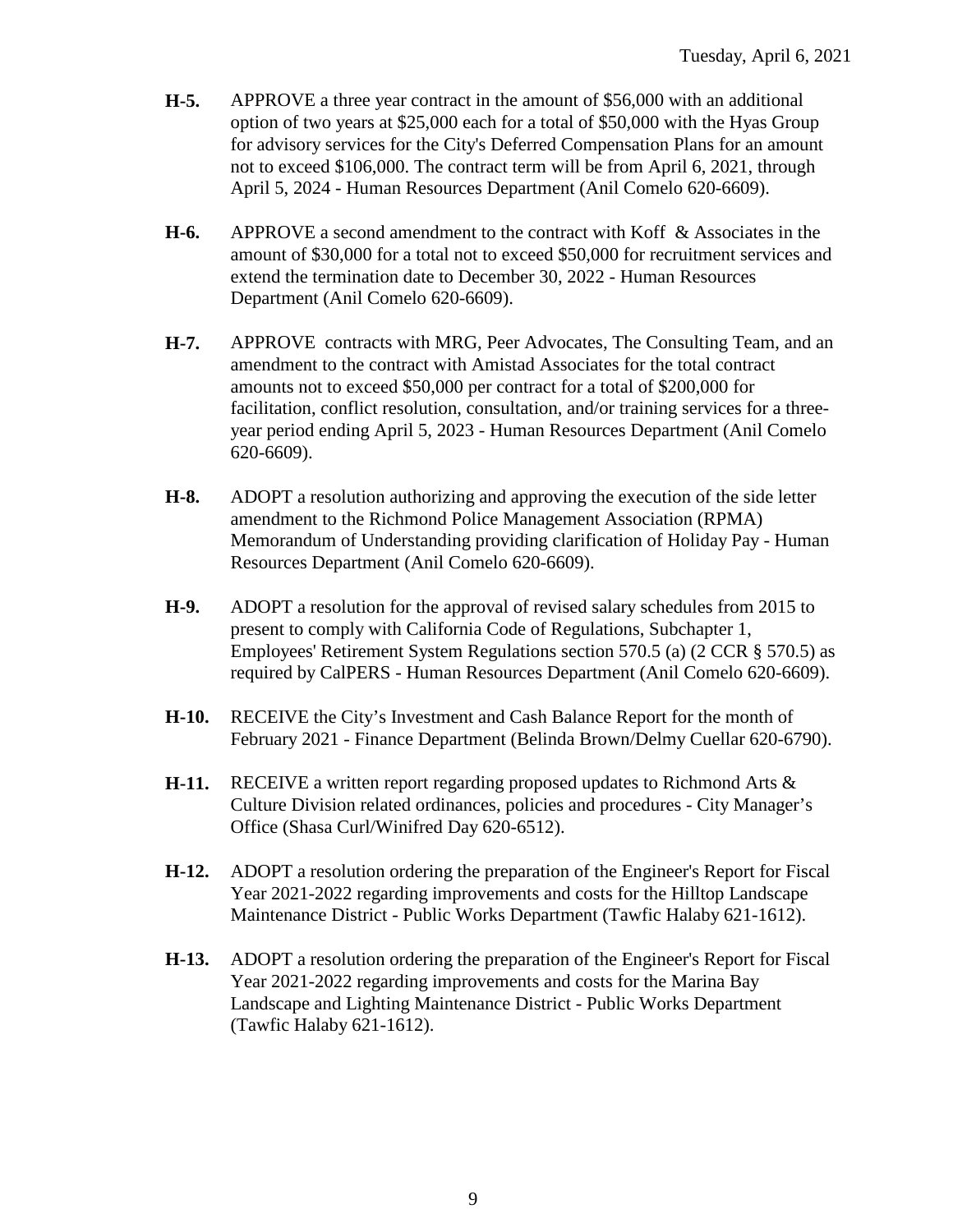- **H-14.** APPROVE an emergency contract with 911 Restoration for fire abatement services at the Booker T. Anderson Community Center in an amount not to exceed \$293,000 - Public Works Department (Tawfic Halaby 621-1612).
- **H-15.** RECEIVE the Veolia Monthly Operating Report for the month of February, 2021 – Public Works Department (Tawfic Halaby 621-1612).
- **H-16.** ADOPT a resolution to ACCEPT and APPROPRIATE into the FY 2020/21 budget a California State Library grant in the amount of \$5,000 and APPROVE an agreement with the California State Library to purchase children's books depicting diverse characters by August 31, 2021 - Library and Community Services Department (Jim Nantell/Jane Pratt 620-5452).
- **H-17.** APPROVE an amendment to an Agreement between Califa Group and the Richmond Public Library for the period of March 23, 2020 to June 30, 2025 to provide high speed internet access for the Richmond Public Library - Library and Community Services Department (Jim Nantell/Jane Pratt 620-5452).
- **H-18.** ADOPT a resolution to ACCEPT and APPROPRIATE into the Fiscal Year 2020-2021 budget \$5,000 in grant funds received from the BNSF Railway Foundation - Community Services Department (Jim Nantell/Ranjana Maharaj 620-6972).
- **H-19.** APPROVE a contract with the Contra Costa County Office of Education who will financially support students from the West Contra Costa Unified School District to attend the distance learning hubs at the Recreation Division's community centers. The contract term is effective March 15, 2021 through June 9, 2021 in the amount of \$19,800 with a total not to exceed contract amount of \$22,320 - Library and Community Services Department (Jim Nantell/Ranjana Maharaj 620-6972).
- **H-20.** APPROVE appointment(s) to update the Shimada Friendship Commission: APPOINT Joshua Miklich, new appointment, seat #6, term expiration date January 18, 2024 - Office of the Mayor (Mayor Tom Butt 620-6503).
- **H-21.** APPROVE an appointment(s) to the Commission on Aging: APPOINT Robert Corshen, new appointment, seat #12, filling an unexpired term with an expiration date May 19, 2022 - Office of the Mayor (Mayor Tom Butt 620-6503).
- **H-22.** APPROVE appointment(s) to the Rent Board: Richmond Rent Board: Alana Grice Conner, re-appointment, seat #1, term expiration date March 21, 2023, Virginia Finlay, re-appointment, seat #2, term expiration date March 21, 2023, Michael Vasilas, new appointment, seat #3, term expiration date March 21, 2023, Shiva Mishek, new appointment, seat #4, term expiration date March 21, 2023, Carole Johnson, new appointment, seat #5, term expiration date March 21, 2023 - Office of the Mayor (Mayor Tom Butt 620-6503).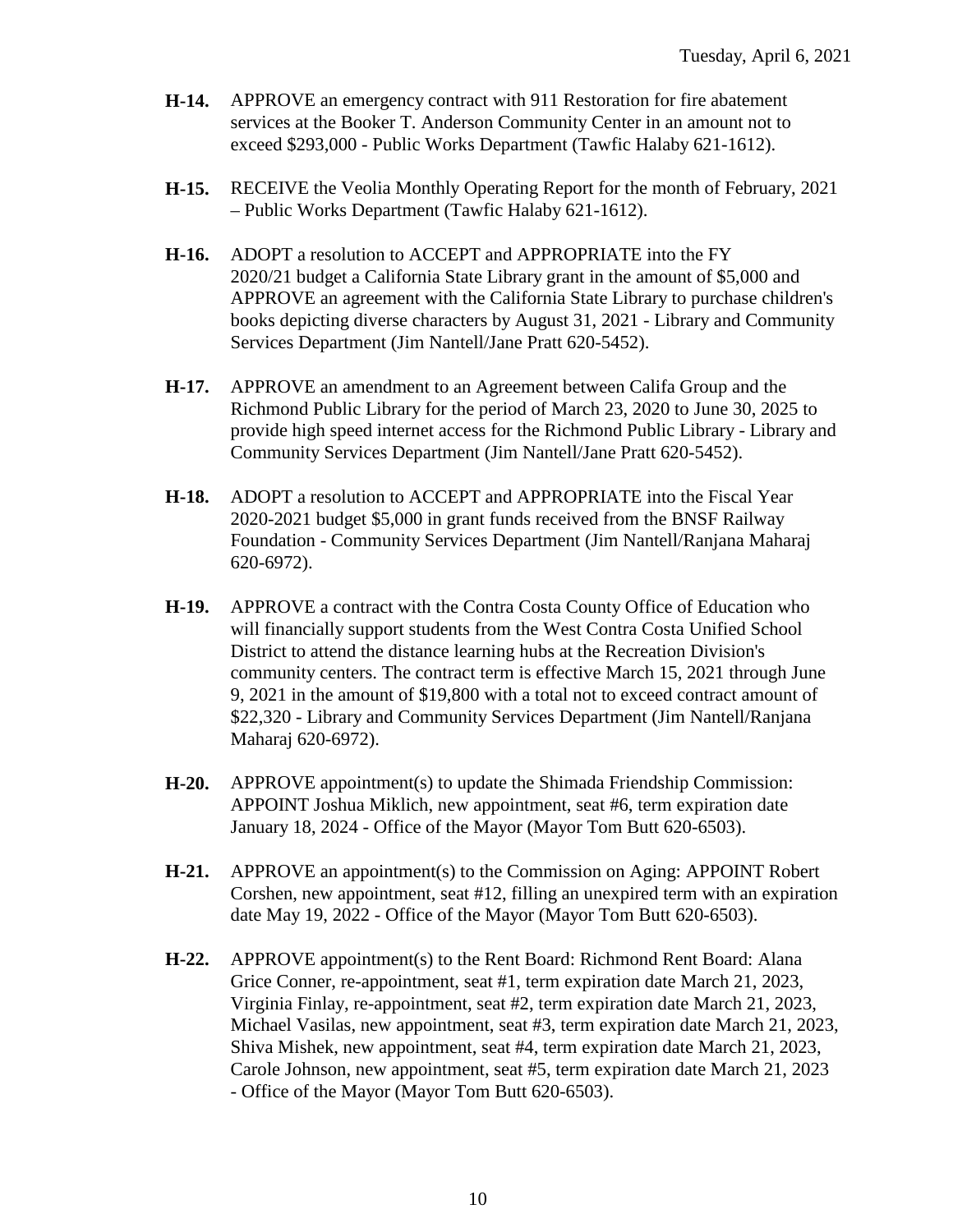- **H-23.** APPROVE appointment(s) to the Design Review Board: APPOINT Macy Leung, re-appointment, seat #2, term expiration date March 17, 2023, Johnathan Livingston, re- appointment, seat #4, term expiration date March 17, 2023 - Office of the Mayor (Mayor Tom Butt 620-6503).
- **H-24.** APPROVE appointments to the Urban Forest Advisory Committee: APPOINT Rebecca Orme, new appointment, seat #10, term expiration date November 17, 2024 - Office of the Mayor (Mayor Tom Butt 620-6503).
- **H-25.** APPROVE appointment(s) to the Economic Development Commission: APPOINT Kapris James, new appointment, seat #2, term expiration date March 30, 2024; Gloria Sewell-Murphy, re-appointment, seat #4, term expired date March 30, 2024 - Office of the Mayor (Mayor Tom Butt 620-6503).
- **H-26.** APPROVE action(s) to update the Youth Council: APPOINT Sofia Pereda-Zanni, new appointment, seat #10, term expiration date October 1, 2021; Chandra Davies, new appointment, seat #11, term expiration date October 1, 2021 - Office of the Mayor (Mayor Tom Butt 620-6503).
- **H-27.** APPROVE appointment(s) to the Richmond Fund for Children and Youth Oversight Board: Councilmember Nathaniel Bates Appointment: APPOINT Devin D. Dinh, appointment, seat #4, term expiration date December 2, 2022 - Office of the Mayor (Mayor Tom Butt 620-6503).
- **H-28.** APPROVE appointments for the Mayor and Councilmembers to Regional Committees, Ad-Hoc Committees and Liaison Positions for the year of 2021 - Office of the Mayor (Mayor Tom Butt 620-6503). **This item was continued from the March 16, 2021, and March 23, 2021, meetings.**
- **H-29.** APPROVE a letter supporting Senate Bill 612 (Portantino), which ensures that resources held in the Investor Owned Utility (IOU) portfolios are managed to maximize value for all customers, and would ensure fair and equal access to the benefits of these legacy resources - Office of the Mayor (Mayor Tom Butt 620- 6503).
- **H-30.** ADOPT a resolution in support of the Richmond People's Strike People's Movement Assembly - Councilmembers Claudia Jimenez (620-6636) and Melvin Willis (412-2050).
- **H-31.** APPROVE a Memorandum of Understanding between the West Contra Costa Unified School District (WCCUSD) and the City of Richmond to mutually cooperate in the District's Proof of Concept for deployment of the WCC EdConnect Wireless Project at no cost to the City - Information Technology Department (Sue Hartman 620-6874).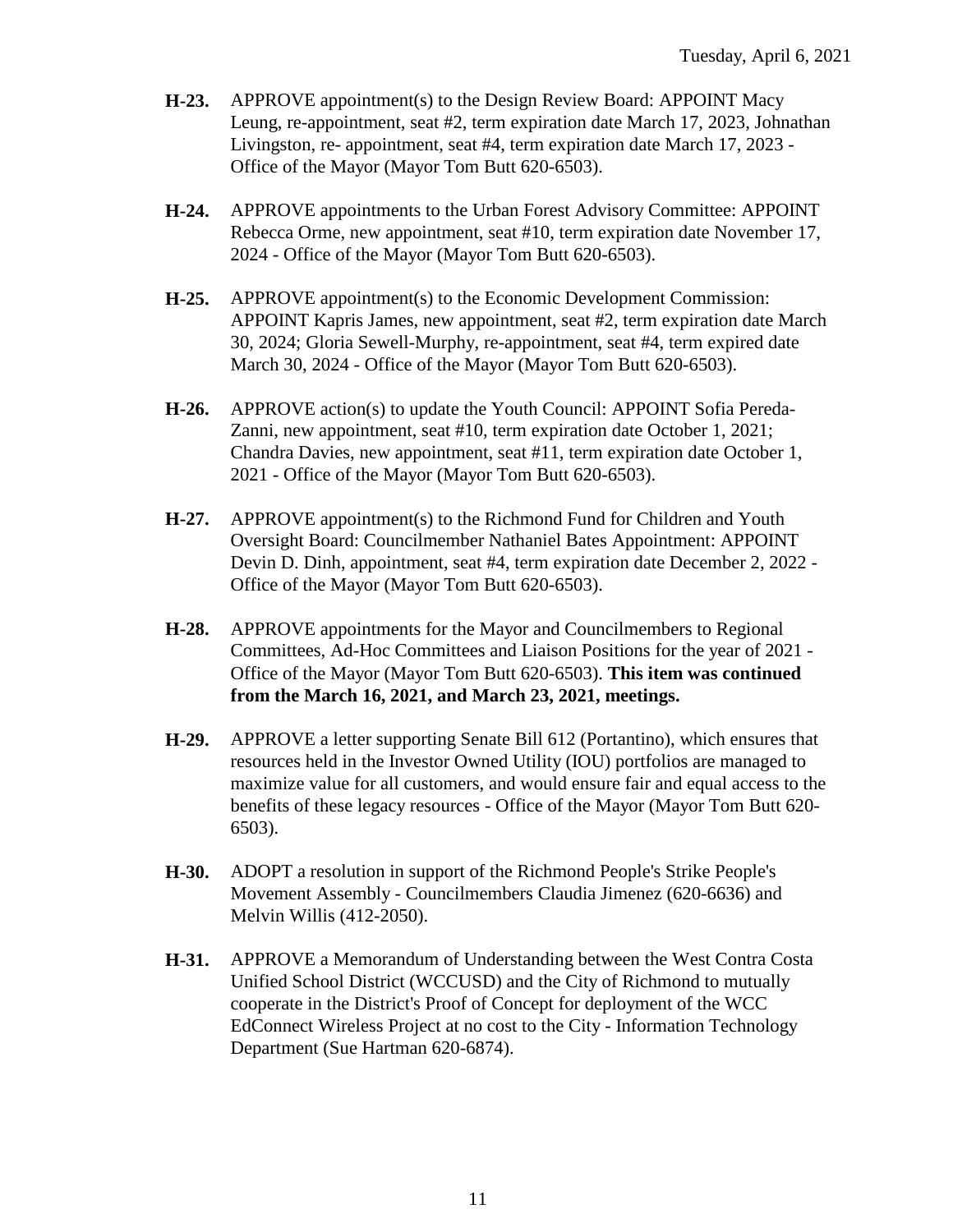**H-32.** ADOPT a resolution to reaffirm that most boards and commissions are advisory to the City Council - Councilmembers Nathaniel Bates (620-6743), Gayle McLaughlin (620-6636) and Eduardo Martinez (620-6593).

## **I. PUBLIC HEARINGS**

- **I-1.** HOLD a public hearing to: ADOPT a resolution adopting a General Plan Amendment to cure inconsistencies within the General Plan to implement the Richmond Hills Initiative, a voter initiative, that restricted housing development in a ~430 acre area in the El Sobrante Hills to protect undeveloped rural hillside land; and INTRODUCE an ordinance (first reading) amending various sections, including Articles 15.04.202, 15.04.206, and 15.04.611 of the Zoning Ordinance to align with General Plan Amendments related to the Richmond Hills Initiative and to implement requirements of the RHI - Community Development Department (Lina Velasco 620-6706).
- **I-2.** INTRODUCE an ordinance (first reading) adding chapter 10.32 of the City of Richmond Municipal Code entitled "Special Event Permit" Ordinance - Public Works Department (Tawfic Halaby 621-1612/Ranjana Maharaj 620-6972).

# **J. BUDGET SESSION**

- **J-1.** RECEIVE a presentation and PROVIDE feedback on the: (1) Fiscal Year 2021- 22 budget development process; (2) 10-year financial forecast presented by Management Partners; and (3) the proposed process and/or ideas on how Richmond should spend its \$20.81 million ARPA allocation - City Manager's Office/Finance Department (Laura Snideman/LaShonda White/Belinda Brown 620-6512).
- **J-2.** RECEIVE an update on the City's Pension Obligation bonds and PROVIDE direction to staff on whether to start the process now or wait until closer to the mandatory termination date for the Pension Obligations Swap - Finance Department (Belinda Brown/Delmy Cuellar 620-6740).
- **J-3.** RECEIVE updates on the Fiscal Year 2020-21 budget Finance Department (Belinda Brown/Antonio Banuelos 620-6741).

## **K. COUNCIL AS A WHOLE**

- **K-1.** CONSIDER reinstating the Finance, Economic Development and Administrative Services Standing Committee and the Public Services/Safety Committee - Councilmembers Eduardo Martinez (620-6593) and Nathaniel Bates (620-6743). **This item was continued from the March 23, 2021, meeting.**
- **K-2.** RECEIVE a presentation by Police Strategies and APPROVE a one-year contract in an amount not to exceed \$40,000 - Police Department (Chief Bisa French 621- 1802).